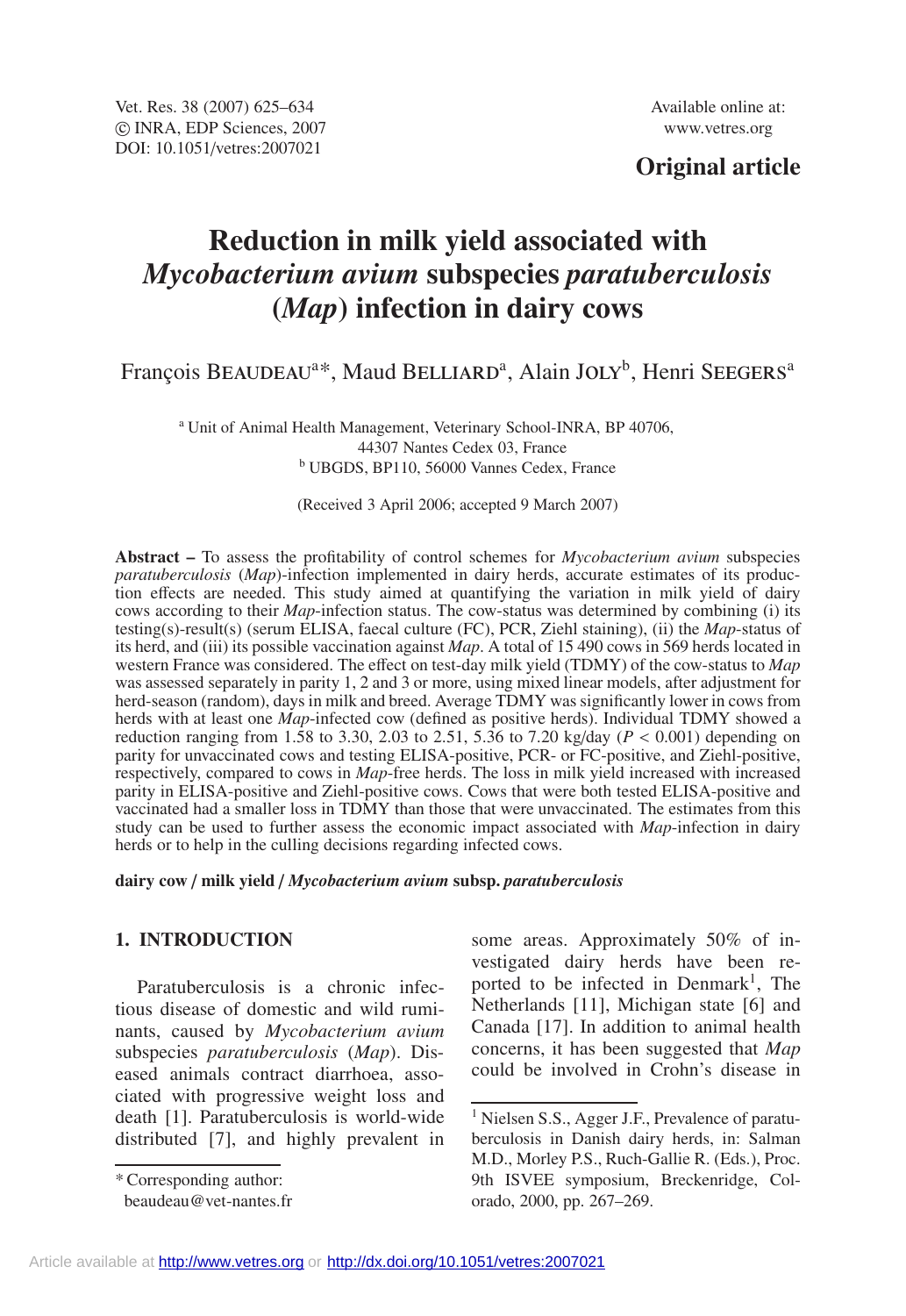humans [2], although this hypothesis is currently highly debated.

In that context, different voluntary control programmes have been implemented in a number of countries [7], but with varying success. Because no effective treatment against paratuberculosis exists, available control schemes are mainly based on protection of susceptible animals through improved management practices and removal of animals found to be infected after testing (test-and-cull strategy). Such control schemes are labour-intensive and often expensive (in terms of testing and replacement heifers). The cost/benefit ratio of some strategies (especially those based on a high culling of positive-tested animals), when weighed against the economic losses associated with *Map*-infection, is currently challenged<sup>2</sup>.

Thus, a sound ex-ante assessment concerning the profitability of alternative control schemes for *Map*-infection that could be implemented on farms is still very much needed. It requires, in a preliminary step, to get accurate estimates of production effects – milk yield, reproductive performance, longevity – associated with *Map*-infection.

Estimates of reduced milk yield associated with *Map*-infection are abundant [3,4, 8–10, 15–17, 19]. Nevertheless, they were only assessed by comparing milk yield for those positive-tested versus negative-tested cows both of which come from infected herds, i.e. comprised of at least one infected cow. Because of the long incubation period of *Map*-infection and of the poor sensitivity of diagnostic tests [13] leading to the existence of false-negative animals in infected herds, our hypothesis is that estimates found in the literature might be underestimated.

This study was aimed at quantifying the variation in individual test-day milk yield (TDMY) of dairy cows according to their *Map*-infection status in French farming conditions, by taking as a reference cows from herds certified to be free of *Map*-infection.

# **2. MATERIALS AND METHODS**

# **2.1. Herds, animals and records**

Data came from herds located in Morbihan (western France) that were monitored for *Map*-infection and enrolled in the official Milk Recording scheme. For each herd, information on individual tests for *Map*-infection (including test date(s)) and test day milk yield of lactating cows between 1st January 1998 and 31st December 2002 were available.

The tests used to detect *Map*-infection were ELISA (Pourquier<sup>®</sup> ELISA paratuberculose serum, Institut Pourquier, France), PCR on serum (Adiavet<sup>®</sup>) PARATUB, Adiagène, France), faecal culture and Ziehl-Neelsen faecal staining, which were selected considering both the epidemiological and clinical context of the herd.

The *Map*-infection control scheme includes tests (implemented usually twoyears apart) for all adult cows (at any stage of lactation) which are present within the concerned herd on the testing date. Due to early culling, especially that of positivetested cows, most cows are tested only once (e.g. 79.6% in the present dataset), using mainly serological or faecal culture techniques (in 82.9 and 15.7% of cases respectively). The proportions of cows tested twice and three times or more are here 19.5 and 1.9% respectively. Cows tested twice or more are either repeatedly tested using

<sup>2</sup> Kudahl A., Ostergaard S., Sørensen J.T., Nielsen S.S., A stochastic model simulating paratuberculosis in a dairy herd, in: Kudahl A., Economic consequences of paratuberculosis control in dairy cattle herds, Ph.D. dissertation, Foulum, 2004, pp. 47–80.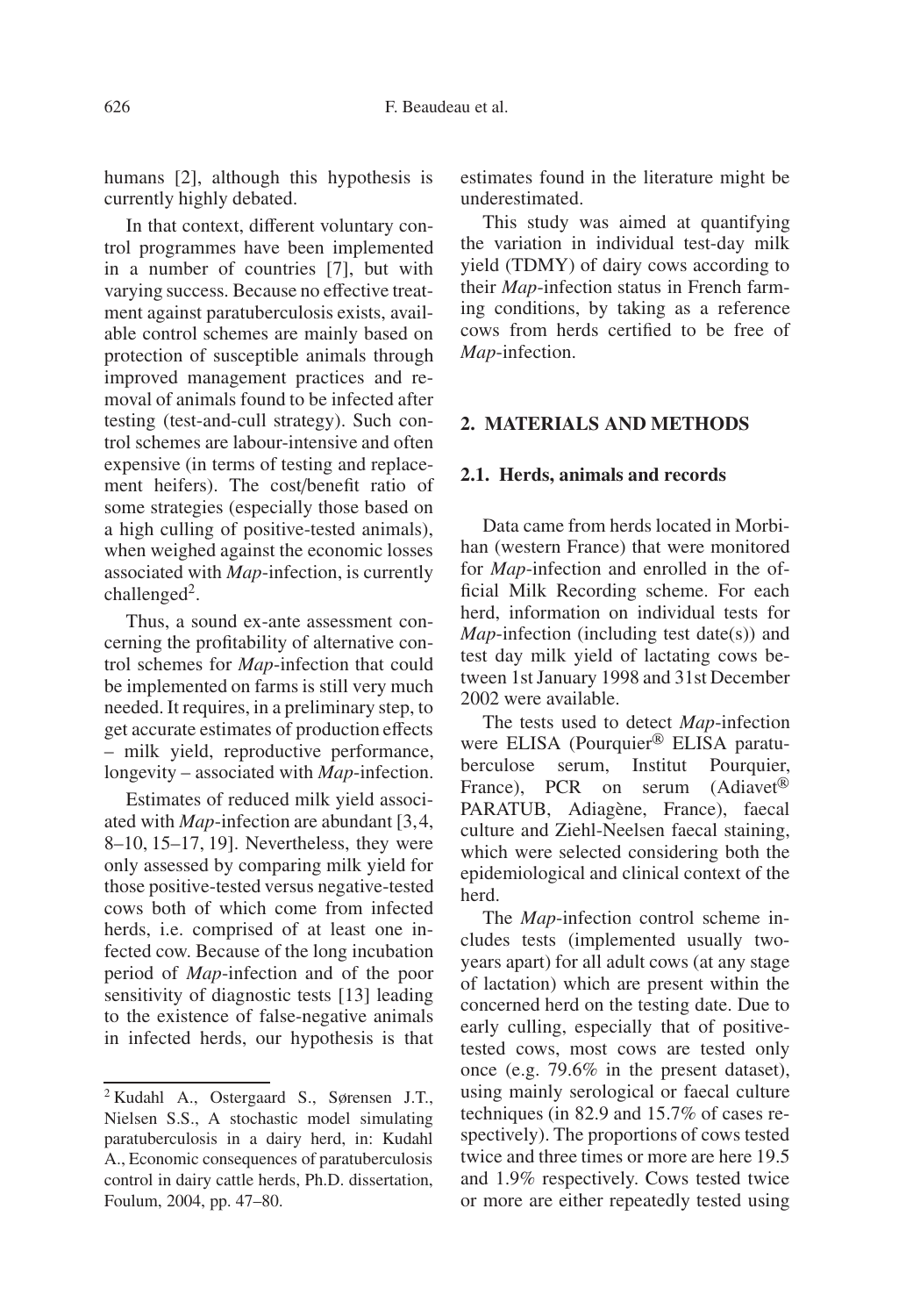the same technique, or mainly ELISAtested at first then faecal culture or PCRtested to ascertain their infection status. The Ziehl-Neelsen faecal staining is only performed on cows showing clinical signs attributable to paratuberculosis.

#### **2.2.** *Map***-infection cow status**

Each cow was assigned a *Map*-infection status, defined by taking into account not only the results of its individual testing(s), but also the status of its herd, and its possible vaccination.

Most cows being tested once, the individual status was not considered as a time-dependent covariate. From results of individual testings, and by accounting for the flow of test strategies, a cow was considered negative (i.e. not testing positive for any of the technique(s)); ELISApositive; FC-positive; PCR-positive and Ziehl-positive, according to the principles displayed in Table I. For instance, a cow was considered FC-positive, if it was positive-tested based on faecal culture, negative-tested based on PCR and Ziehl (if implemented), and regardless of the serological response provided by an ELISA-test (if implemented).

Three herd statuses of *Map*-infection were defined: Certified-free, Negative, and Positive. In herds certified to be free of *Map*-infection, named hereafter "Certifiedfree herds", (i) all animals present over 24 months were tested using ELISA and found to be negative, (ii) no animal showed clinical signs of paratuberculosis (certified by both the farmer and the veterinary practitioner) in the past three years, and (iii) every newly-introduced animal was serologically-tested. A Negative herd was defined as one in which all tested cows were found to be negative. In these herds, not all adult cows were necessarily tested, whereas the testing was exhaustive in Certified-free herds. However, given the lack of sensitivity of individual tests, the Negative herds with less than 12 individuals tested were excluded, to limit the likelihood of false-negative status at herd level. Lastly, a herd was considered Positive if at least one cow was positive-tested. Thus, using this information, possible differences in milk yield between cows in a Negative herd and cows qualified negative in a Positive herd could be assessed. Information on vaccination against *Map*infection when tested was also taken into account. A total of 14 *Map*-infection cow statuses was finally considered (Tab. II).

#### **2.3. Modelling**

The effect on TDMY of the *Map*infection cow status was assessed using a mixed linear model, after adjustment for herd-season (random), breed, and days in milk on test day. Because (i) lactation curves in primiparous, second lactation and older cows have different shapes, and (ii) the *Map*-infection is expected to progress with the aging-process and production losses are expected to increase with parity, the model was run separately for cows in parity 1, parity 2, and parity 3 and more (parity was included as a confounder for the latter group), similarly to [8].

Preliminary investigations on the variation in milk yield associated with a possible previous occurrence of vaccination against *Map* showed that milk yield of vaccinated and unvaccinated cows differed significantly  $(P < 0.05)$  only in ELISA positive-tested cows. Therefore, owing to the distribution of cows according to their *Map*-infection status (Tab. II), cows with the same individual and herd statuses were gathered irrespectively of their status of vaccination, except those that were ELISA positive-tested. Indeed, vaccination influences responses to serological tests [12], and cows that are both ELISA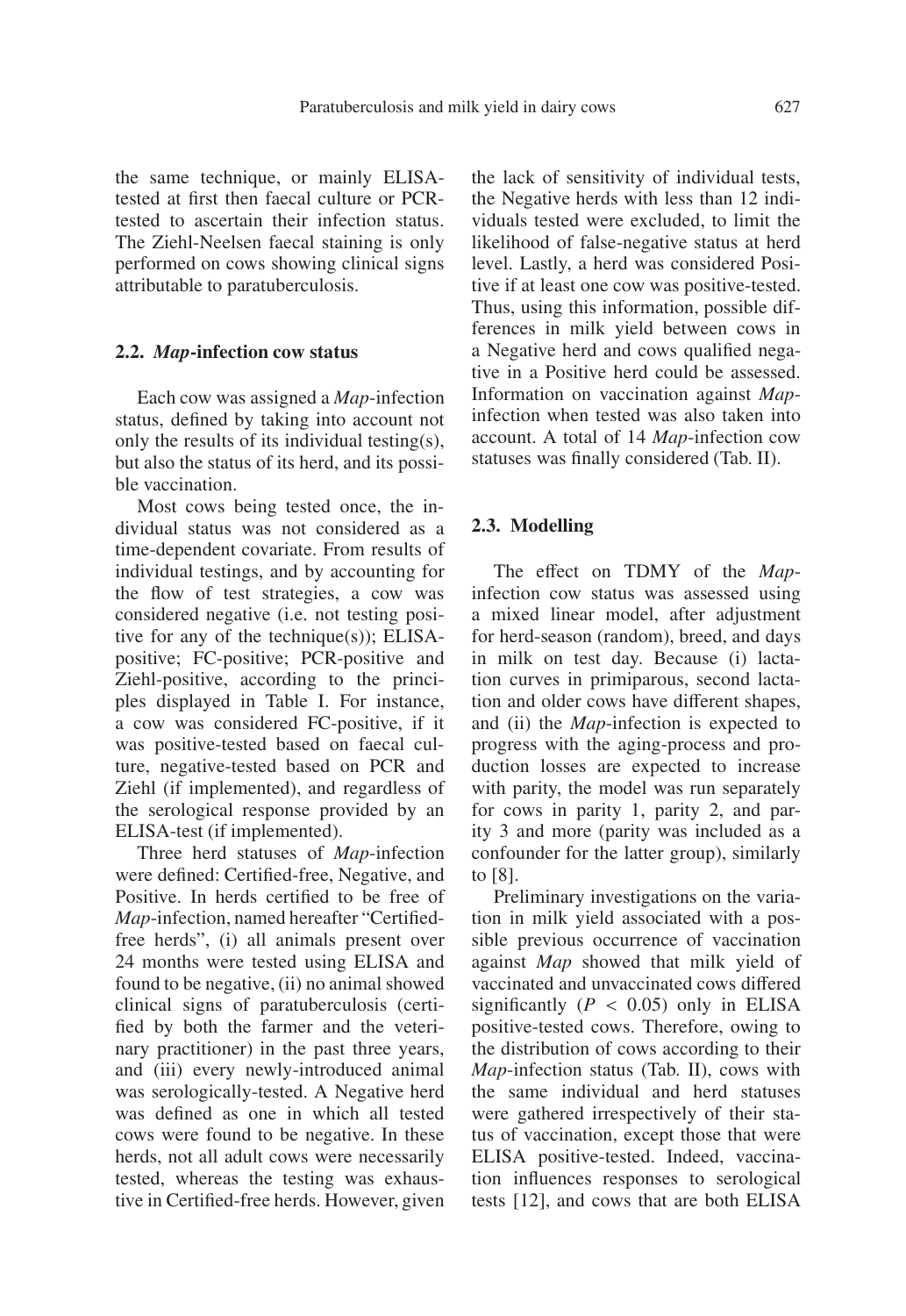| Individual status |                | Individual test  |                  |                |
|-------------------|----------------|------------------|------------------|----------------|
|                   | <b>ELISA</b>   | Faecal culture   | <b>PCR</b>       | Ziehl staining |
| Negative          | $-NT^a$        | $-NT$            | $-NT$            | $-NT$          |
| ELISA-positive    | $^{+}$         | $-NT$            | $-NT$            | $-NT$          |
| FC-positive       | $-/+/NT^b$     | $^{+}$           | $-NT$            | $-NT$          |
| PCR-positive      | $-\frac{1}{N}$ | $-\frac{\mu}{N}$ | $^{+}$           | $-NT$          |
| Ziehl-positive    | $-\frac{1}{N}$ | $-\frac{1}{N}$   | $-\frac{\mu}{N}$ | $^{+}$         |

**Table I.** Definition of individual statuses from combined responses of individual tests.

<sup>a</sup> Negative-tested or untested.

<sup>b</sup> Negative-tested or positive-tested or untested.

| MAP status <sup>a</sup> | Individual status | Herd status    | Vaccination    | $\%$  | Milk yield $(kg/d)$ |     |
|-------------------------|-------------------|----------------|----------------|-------|---------------------|-----|
|                         |                   |                |                |       | Mean <sup>b</sup>   | std |
| $I$ -/H-/V-             | Negative          | Negative       | N <sub>0</sub> | 23.83 | 26.5                | 8.1 |
| $I$ -/H-/V+             | Negative          | Negative       | Yes            | 0.56  | 25.6                | 7.8 |
| $I$ -/FH/V-             | Negative          | Certified free | N <sub>0</sub> | 7.35  | 27.5                | 8.1 |
| $I$ -/FH/V+             | Negative          | Certified free | Yes            | 0.03  | 28.2                | 7.1 |
| $I$ -/H+/V-             | Negative          | Positive       | N <sub>0</sub> | 55.09 | 25.9                | 8.3 |
| $I - /H + /V +$         | Negative          | Positive       | Yes            | 7.15  | 25.5                | 8.0 |
| $E+ / H + / V -$        | $ELISA +$         | Positive       | N <sub>0</sub> | 1.49  | 23.7                | 8.1 |
| $E+ / H + / V +$        | $ELISA +$         | Positive       | Yes            | 2.09  | 25.7                | 8.2 |
| $C+ / H+ / V-$          | Faecal culture +  | Positive       | N <sub>o</sub> | 0.92  | 25.3                | 8.3 |
| $C+ / H+ / V+$          | Faecal culture +  | Positive       | Yes            | 0.05  | 23.5                | 7.0 |
| $PCR+/H+/V-$            | $PCR +$           | Positive       | N <sub>0</sub> | 0.03  | 26.6                | 8.8 |
| $PCR+ / H + / V +$      | $PCR +$           | Positive       | Yes            | 0.01  | 20.6                | 8.5 |
| $Z + /H + /V -$         | $Ziehl +$         | Positive       | N <sub>o</sub> | 1.16  | 21.4                | 8.4 |
| $Z + /H + /V +$         | Ziehl +           | Positive       | Yes            | 0.25  | 24.0                | 9.7 |

**Table II.** Definition and distribution of *Map*-infection cow statuses ( $n = 15490$ ).

<sup>a</sup> I–: Individual status "Negative"; E+: individual status "ELISA+"; C+: individual status "Faecal culture +"; PCR+: individual status "PCR +"; Z+: individual status "Ziehl+"; H–: herd status "Negative"; FH: herd status "certified- free"; H+: herd status "Positive"; V–: "Unvaccinated"; V+: "Vaccinated".

**b** Crude milk yield on test day.

positive-tested and vaccinated are possibly non-infected. In addition, FC-positive and PCR-positive cows were gathered into a group including presumed preclinical shedders. Finally, owing to the poor sensitivity of diagnostic tests, the probability for a cow to be truly-infected while testing negative once (false-negative) is higher than that of a cow tested twice or more. In this context, if *Map*-infection is associated with a decrease in milk yield, our hypothesis was that milk yield in the former case was lower than in the latter. Thus, the cows testing negative once were distinguished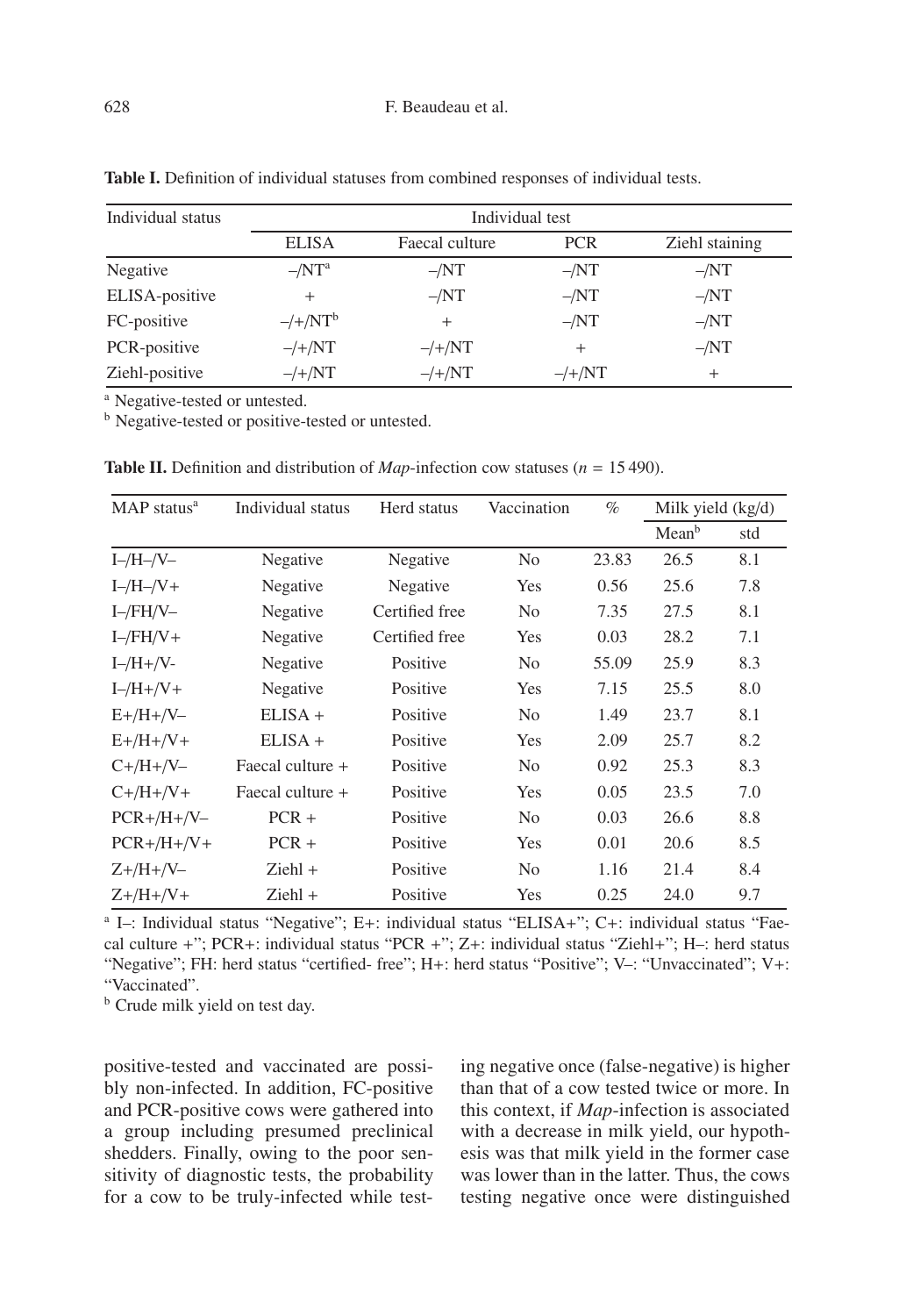Table III. Average milk yield, adjusted reduction in test-day milk yield (and 95% confidence interval) according to Map-infection cow status (122680 **Table III.** Average milk yield, adjusted reduction in test-day milk yield (and 95% confidence interval) according to *Map*-infection cow status (122680 test-days from 15490 cows in 569 dairy herds). test-days from 15490 cows in 569 dairy herds).

| Map-infection                                                                                                                                                                                                                                                                                                                                                  |                   |                          |      | Parity                 |      |                      |
|----------------------------------------------------------------------------------------------------------------------------------------------------------------------------------------------------------------------------------------------------------------------------------------------------------------------------------------------------------------|-------------------|--------------------------|------|------------------------|------|----------------------|
| $\text{Cow-status}^a$                                                                                                                                                                                                                                                                                                                                          |                   |                          |      | $\scriptstyle\sim$     |      | ر<br>ھ               |
|                                                                                                                                                                                                                                                                                                                                                                | avMY <sup>b</sup> | Loss (95CI) <sup>c</sup> | avMY | Loss (95CI)            | avMY | Loss(95CI)           |
| $-H$ -tested once                                                                                                                                                                                                                                                                                                                                              | 23.8              | $1.14(0.49 - 1.79)$      | 27.4 | $0.21(-0.65-1.06)$     | 26.5 | $0.9(-0.02 - 1.82)$  |
| -/H- tested twice or more                                                                                                                                                                                                                                                                                                                                      | 24.9              | $0.15(-0.75-2.25)$       | 24.0 | $1.04 (-0.25 - 2.33)$  | 28.8 | $0.35(-0.46 - 1.16)$ |
| L/FH                                                                                                                                                                                                                                                                                                                                                           | 24.7              |                          | 28.1 |                        | 29.3 |                      |
| I-/H+ tested once                                                                                                                                                                                                                                                                                                                                              | 22.6              | $1.27(0.65 - 1.88)$      | 25.7 | $1.21(0.42 - 2.00)$    | 26.5 | $2.08(1.34 - 2.83)$  |
| I-/H+ tested twice or more                                                                                                                                                                                                                                                                                                                                     | 22.6              | $0.34 (-0.33 - 1.02)$    | 26.4 | $0.29(-0.55 - 1.13)$   | 27.2 | $1.62(0.87 - 2.38)$  |
| $E+/H+VV-$                                                                                                                                                                                                                                                                                                                                                     | 21.6              | $1.58(0.82 - 2.34)$      | 22.8 | $2.20(1.22 - 3.19)$    | 24.2 | $3.30(2.54 - 4.06)$  |
| $E+/H+VV+$                                                                                                                                                                                                                                                                                                                                                     | 23.0              | $0.82(0.13 - 1.51)$      | 25.6 | $1.25(0.30 - 2.20)$    | 28.0 | $1.46(0.77-2.14)$    |
| $SH+HI+$                                                                                                                                                                                                                                                                                                                                                       | 20.7              | 2.51 (1.55-3.47)         | 25.5 | $2.03(0.94 - 3.12)$    | 26.6 | $2.29(1.33 - 3.25)$  |
| $Z + / H +$                                                                                                                                                                                                                                                                                                                                                    | 17.6              | $5.36(4.42 - 6.29)$      | 21.3 | $6.23$ $(5.20 - 7.25)$ | 23.8 | $7.20(6.27 - 8.13)$  |
| 1-1 Individual status "negative"; E+: individual status "ELISA-positive"; SH+: individual status "preclinical shedders"; Z+: individual status "Ziehl-<br>positive"; H-: herd status "negative"; FH: herd status "certified-free"; H+: herd status "positive"; V-: "Unvaccinated"; V+: "Vaccinated".<br><sup>b</sup> Average milk yield (in kg/d) on test day. |                   |                          |      |                        |      |                      |
| $\degree$ Adjusted reduction in milk yield (in kg/d) in deviation from I-/FH cows (with 95% Confidence Interval).                                                                                                                                                                                                                                              |                   |                          |      |                        |      |                      |

Paratuberculosis and milk yield in dairy cows 629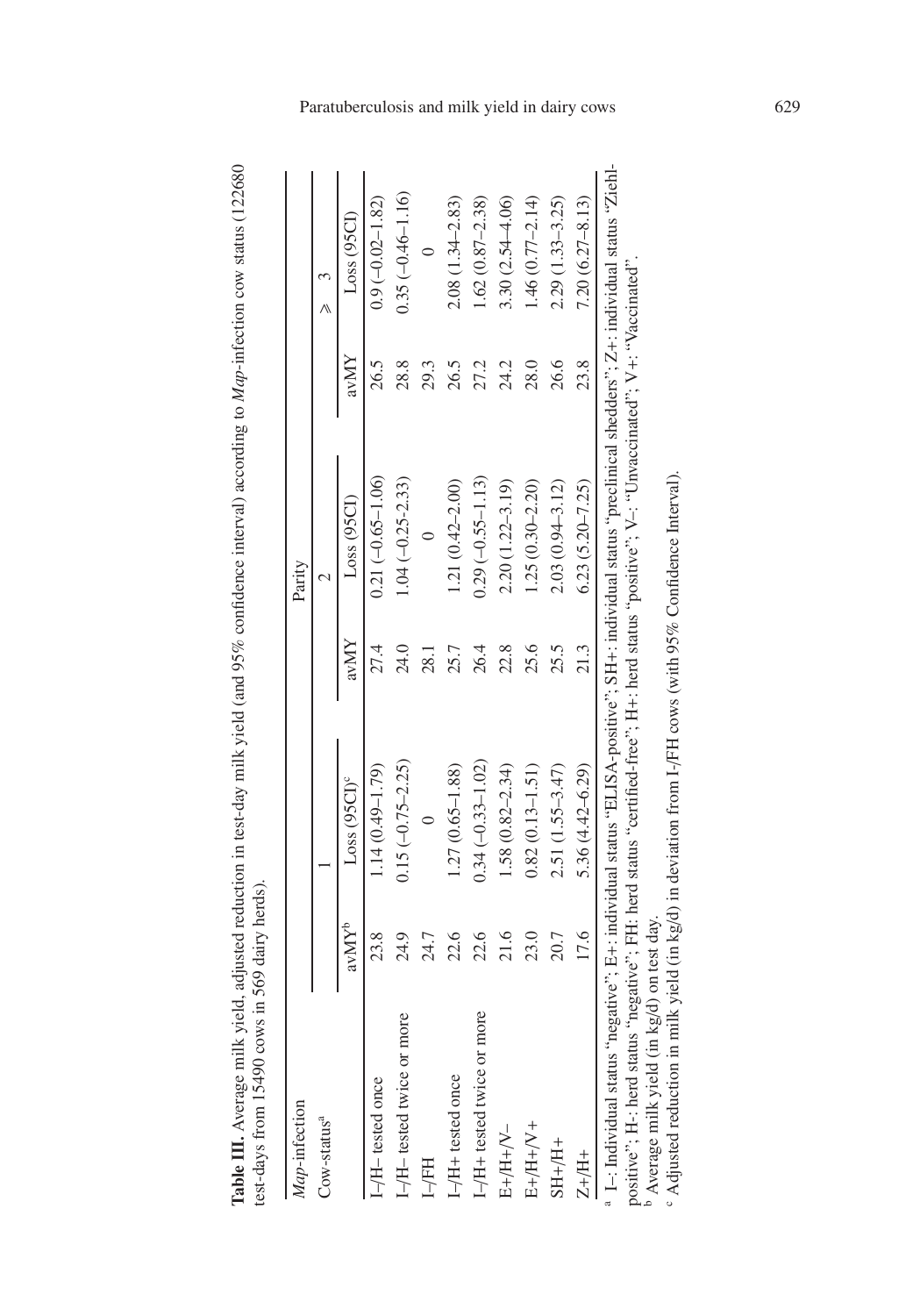from those testing negative twice or more. The *Map*-infection cow status was then distributed over 9 classes (Tab. III).

The general mixed model (MIXED procedure) $3,4$  was written as follows:

$$
Y_{ijklm} = m + STATUS_i + DIM_j + B_l
$$
  
+ H<sub>m</sub> + e<sub>ijklm</sub> (1)

where Y is the milk yield on each test day, m is the overall mean, STATUS*<sup>i</sup>* is the fixed effect of status *i* of the *Map-*infection (9 classes),  $\text{DIM}_i$  is the fixed effect of class *j* of days in milk (15 classes),  $B_l$  is the fixed effect of class *l* of breed (2 classes), H*<sup>m</sup>* is the effect of herd-season *m* (random effect, 1 632 classes; 3 seasons (April to July, August to October, November to March) being considered in each studied herd), and  $e_{i\,iklm}$  is the residual. The median number of test days per cow within a lactation being of 8 (range: 1 to 14), a standard Variance Component structure was used, to account for correlation among test days. The model was run considering, for a given cow, test days in the lactation concomitant to the testing used to define its *Map*-infection status. The cow taken as a reference was a cow in Certified-free herds.

#### **3. RESULTS**

# **3.1. Descriptive results**

A total of 122 680 test days (34 934; 29 716 and 58 030 in primiparous, parity 2 and parity 3 and more respectively), taken from 15 490 cows located in 569 herds was considered for analysis. Distribution of cows according to their *Map*-infection status and descriptive statistics for crude milk yield on test days in the concomitant lactation are shown in Table II.

# **3.2. Impact of** *Map***-infection cow status on milk yield**

Whatever the parity-group concerned, *Map* status was significantly ( $P < 0.05$ ) associated with milk yield on test day (Tab. III).

TDMY was significantly lower in positive-tested cows. Individual TDMY showed a reduction ranging, depending on parity, from 1.58 to 3.30, 2.03 to 2.51, 5.36 to 7.20 kg/day  $(P \le 0.001)$  for cows which were unvaccinated and testing ELISA-positive, PCR- or FC-positive, and Ziehl-positive, respectively, compared to cows in Certified-free herds. In addition, the loss in milk yield increased with increased parity in ELISA-positive and Ziehl-positive cows (Tab. III).

Cows which were found negative in Positive herds (i.e. herds with at least one *Map*-infected cow) after having been tested twice or more, did not experience any significant loss in milk yield (except cows in parity 3 or more), whereas all those tested only once had a significant  $(P < 0.05)$  decrease in milk yield ranging from 1.21 to 2.08 kg/d depending on parity. ELISA-tested positive and vaccinated  $(E+/H+/V+)$  cows had a smaller loss in milk yield than those unvaccinated  $(E+ / H + / V - )$ .

Cows in a Negative herd (I–/H) did not experience any significant loss in milk yield, compared to cows in a Certified-free herd (I-/FH), except the primiparous cows tested only once.

Adjustment variables were significantly  $(P < 0.001)$  associated with test day milk yield (Tab. IV). Variations in milk yield depending on days in milk demonstrated the classical shape of the lactation curve.

<sup>3</sup> Littel R.C., Milliken G.A., Stroup W.W., Wolfinger R.D., SAS System for Mixed Models, SAS Institute Inc., Cary, NC, 1996.

<sup>4</sup> SAS Institute Inc., SAS/STAT User's guide, changes and enhancements through release 6.11. SAS Institute Inc., Cary, NC, 1996.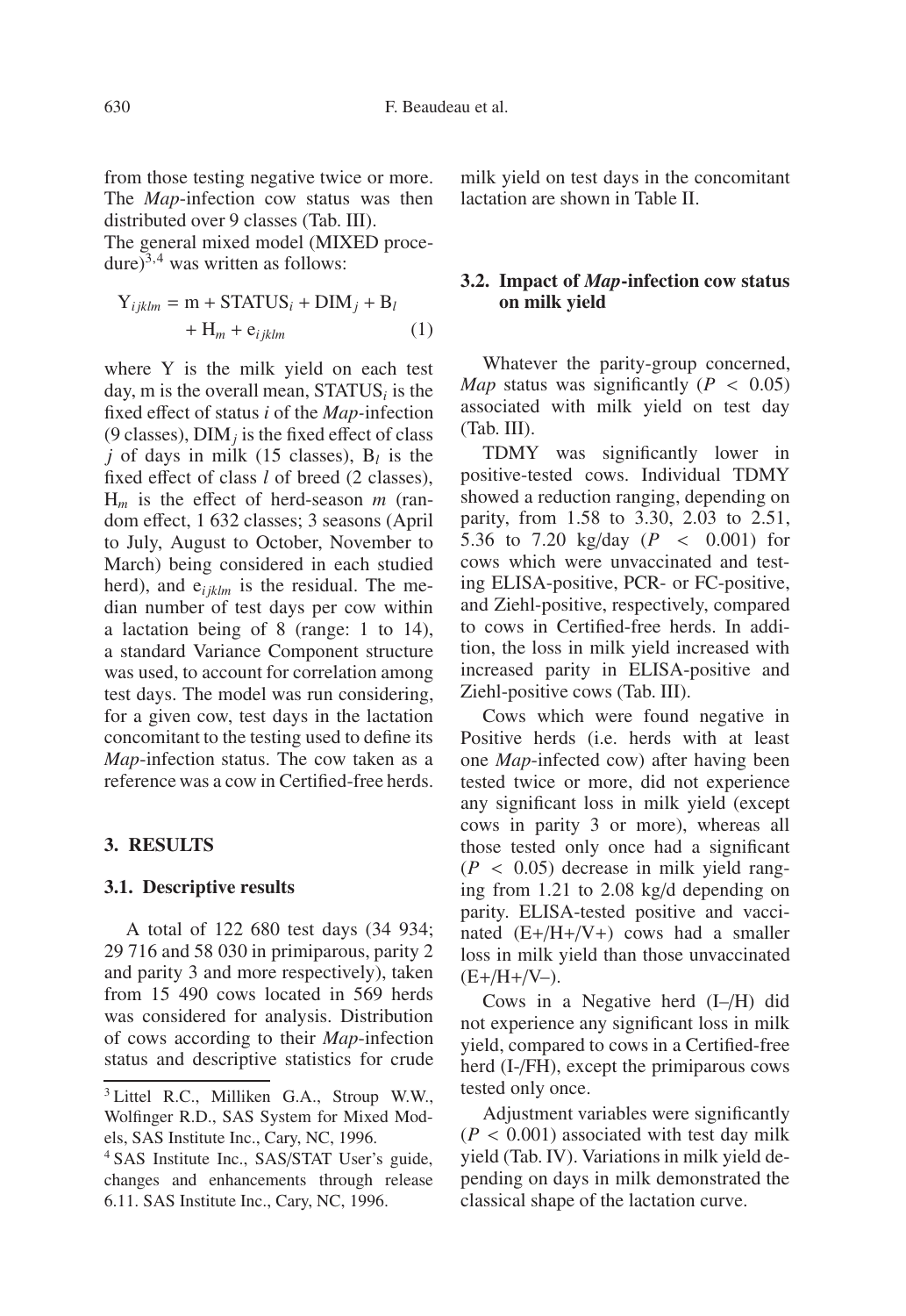| $\text{av} \mathbf{M} \mathbf{Y}^{\text{a}}$ |                                 |               |                          |      |                          |
|----------------------------------------------|---------------------------------|---------------|--------------------------|------|--------------------------|
|                                              |                                 |               | $\mathcal{L}$            |      | $\approx$                |
|                                              | $\Delta$ MY (95CI) <sup>b</sup> | $\text{avMY}$ | A MY (95CI)              | avMY | A MY (95CI)              |
| Jays in milk                                 |                                 |               |                          |      |                          |
| 25.5<br>$0 - 14$                             | $-1.57(-3.63;0.49)$             | 30.0          | $-5.15(-7.94,-2.36)$     | 29.7 | $-6.28(-8.91,-3.65)$     |
| 27.4<br>$15 - 29$                            | $-0.87(-1.93;0.19)$             | 33.5          | $-1.36(-3.11;0.38)$      | 32.8 | $-2.53(-3.94,-1.13)$     |
| 27.3<br>$30 - 44$                            | $\circ$                         | 34.0          | $\circ$                  | 35.9 | $\circ$                  |
| 27.1<br>$45 - 59$                            | $-0.18 (-0.56; 0.20)$           | 33.4          | $-0.79(-1.29,-0.29)$     | 35.8 | $-0.40(-0.79; -0.01)$    |
| 26.4<br>$60 - 74$                            | $-0.81(-1.19,-0.44)$            | 32.1          | $-1.94 (-2.44,-1.44)$    | 34.4 | $-0.20(-0.58;0.19)$      |
| 25.7<br>$75 - 89$                            | $-1.39(-1.77;-1.02)$            | 30.7          | $-3.24 (-3.73,-2.75)$    | 33.1 | $-2.81(-3.20,-2.43)$     |
| 25.1<br>90-119                               | $-2.06 (-2.41;-1.72)$           | 29.4          | $-4.62(-5.06; -4.17)$    | 31.2 | $-4.80(-5.15,-4.45)$     |
| 24.2<br>120-149                              | $-3.01(-5.31;-0.70)$            | 27.9          | $-6.13(-6.58,-5.68)$     | 29.3 | $-6.74(-7.09,-6.40)$     |
| 23.4<br>150-179                              | $-3.82(-4.16,-3.47)$            | 26.6          | $-7.55(-8.00,-7.10)$     | 27.4 | $-8.55(-8.90,-8.20)$     |
| 22.7<br>180-209                              | $-4.50(-4.85; -4.15)$           | 25.0          | $-9.01(-9.46,-8.55)$     | 25.8 | $-10.11(-10.47,-9.76)$   |
| 21.9<br>$210 - 239$                          | $-5.16 (-5.51; -4.81)$          | 23.6          | $-10.12(-10.58,-9.66)$   | 24.4 | $-11.46(-11.81,-11.10)$  |
| 21.1<br>240-269                              | $-5.96 (-6.32; -5.61)$          | 22.1          | $-11.69(-12.15,-11.23)$  | 22.7 | $-13.21(-13.57;-12.85)$  |
| 20.1<br>270-299                              | $-6.77$ $(-7.13,-6.41)$         | 21.1          | $-12.69(-13.15,-12.22)$  | 21.0 | $-14.85(-15.21,-14.48)$  |
| 20.5<br>$300 - 329$                          | $-6.38 (-6.75; -6.02)$          | 21.1          | $-12.63(-13.11,-12.15)$  | 21.3 | $-14.48(-14.86; -14.11)$ |
| 21.0<br>330-359                              | $-6.08 (-6.45; -5.71)$          | 21.7          | $-11.15(-11.65)-10.65)$  | 21.7 | $-13.07(-13.46,-12.69)$  |
| 20.9<br>$\geq 360$                           | $-5.90(-6.28;-5.52)$            | 21.7          | $-11.13(-11.64; -10.63)$ | 21.9 | $-12.84(-13.24,-12.44)$  |
| Breed                                        |                                 |               |                          |      |                          |
| 23.6<br>Holstein                             | $\circ$                         | 26.8          | $\circ$                  | 27.7 |                          |
| 17.5<br>Other                                | $-5.46 (-5.78; -5.14)$          | 19.9          | $-5.97(-6.44;-5.50)$     | 20.7 | $-6.91(-7.27;-6.55)$     |

**Table IV.**  $\mathbf \Xi$ ffect of adjustment variables on test-day milk yield (122 680 test-days from 15 490 cows in 569 dairy herds).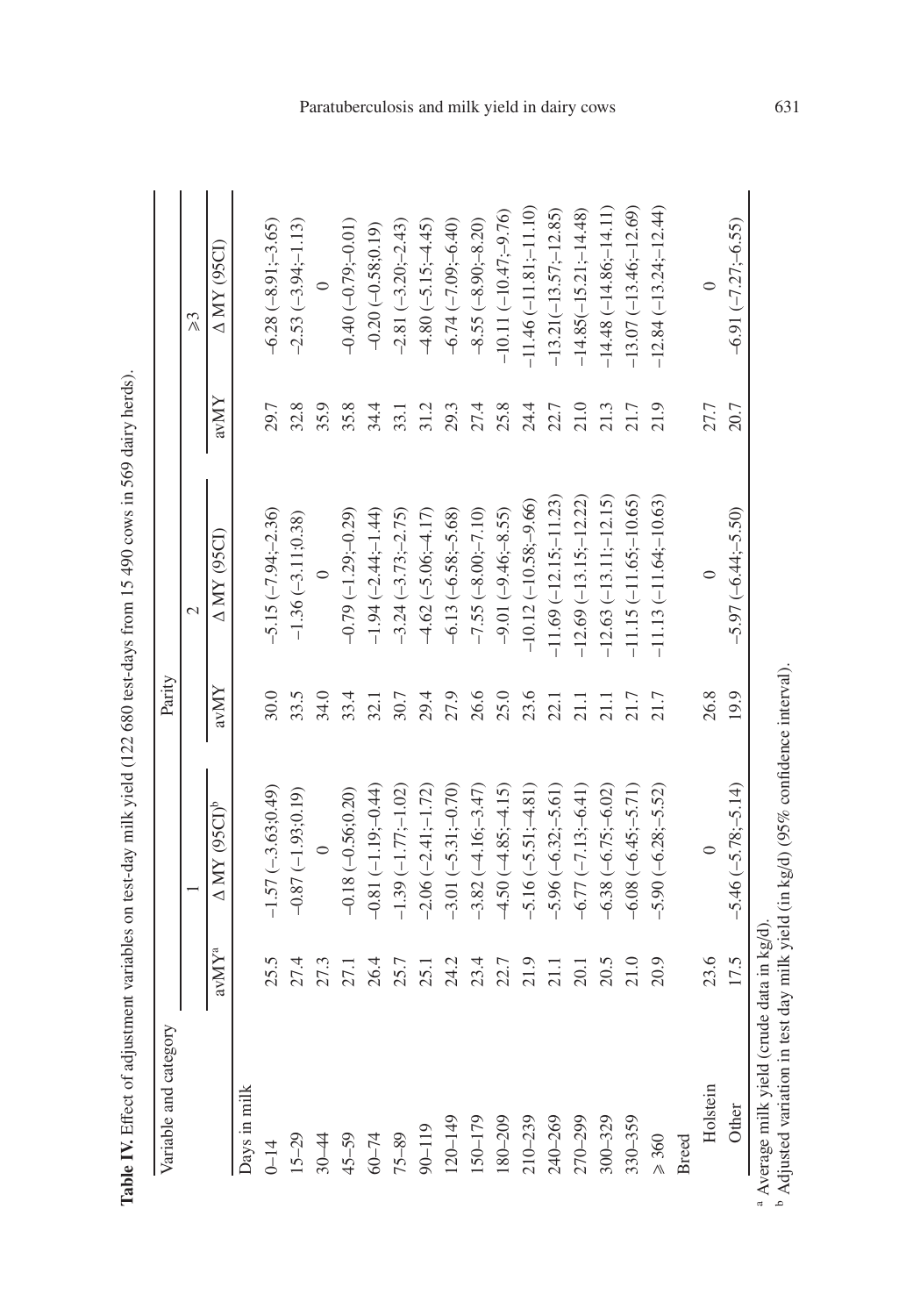# **4. DISCUSSION**

Milk yield was found to be significantly lower in cows with positive tests for *Map*-infection. As expected, the largest loss (5.4 to 7.2 kg/d) was reported in Ziehl positive-tested cows; this type of testing was implemented in animals suspected to experience clinical paratuberculosis. Presumed preclinical shedders (i.e. FC or PCR positive-tested), as well as unvaccinated and ELISA-positive cows had a lower reduction in milk yield (of about 2 kg/d), suggesting that the reduction in milk yield starts early in a cow's productive career, before clinical signs might have occurred [5].

Our estimates have to be cautiously compared to those reported in the literature, mainly because cows taken as a reference were here negative-tested in Certifiedfree herds, whereas previous studies provided estimates related to milk yield in negative-tested cows from infected herds. A decrease after 100 DIM by 205 kg [19] and in 305-day milk yield by 548 and 1485 kg (in [3] and [16] respectively) was reported in faecal culture-positive tested cows, whereas in this study it was by about 2 kg/d. The estimate associated with being ELISA-positive found in the present study (1.5 to 3.3 kg/d) appeared to be equivalent to or slightly higher than most previous findings reporting a significant decrease varying from 375 to 575 kg  $(in 305-day milk yield<sup>5</sup> [3, 9, 15, 16]),$ and by about 3 kg/d per 1 standardized-Optical-Density unit increase – with most positive-tested cows showing a standardized Optical-Density below 0.70 in this study [8]. Thus, our hypothesis stating that estimates reported in the literature could be underestimated was here confirmed.

Significantly lower milk yield was also observed in once-tested negative cows from herds containing at least one positivetested animal (Positive herd). This finding could be partly explained by the lack of sensitivity of the tests applied at the individual level [13], leading to the existence of false-negative animals in this group. This assumption was supported by the fact that, in these herds, cows (except those in parity 3 or more) with more than one negative test did not show any significant loss in milk yield.

Compared to cows in Certified-free herds, cows from Negative herds showed a significant reduction in milk yield, only when they were primiparous. The magnitude of loss observed in these cows (about 1 kg/d) was similar to that found in negative-tested primiparous cows located in Positive herds. Based on this observation, a possible misclassification of some so-called Negative herds cannot be excluded. This assumption is supported by the fact that not all cows were tested in the negative herds, which could have led to consider herds negative, which would have been considered positive in the case of exhaustive testing (however, in the present study, herds classified negative based on less than 12 cows being tested were excluded). In addition, only primiparous cows had a significantly lower milk yield, which was found almost equivalent to that of seropositive ones (Tab. III). It is then very likely that some truly infected primiparous cows were here falsely considered negative, owing to the low sensitivity of ELISA tests when applied to primiparous cows, in comparison to multiparous ones [14]. However, it cannot be excluded that the extra reduction in milk yield in primiparous cows may be partly related to differences in herd management and genetic makeup between Negative and

<sup>&</sup>lt;sup>5</sup> Goodell G.M., Hirst H., Garry F., Dinsmore P., Comparison of cull rates and milk production of clinically normal dairy cows grouped by ELISA *Mycobacterium avium paratuberculosis* serum antibody results, in: Salman M.D., Morley P.S., Ruch-Gallie R. (Eds.), Proc. 9th ISVEE symposium, Breckenridge, Colorado, 2000, pp. 897–899.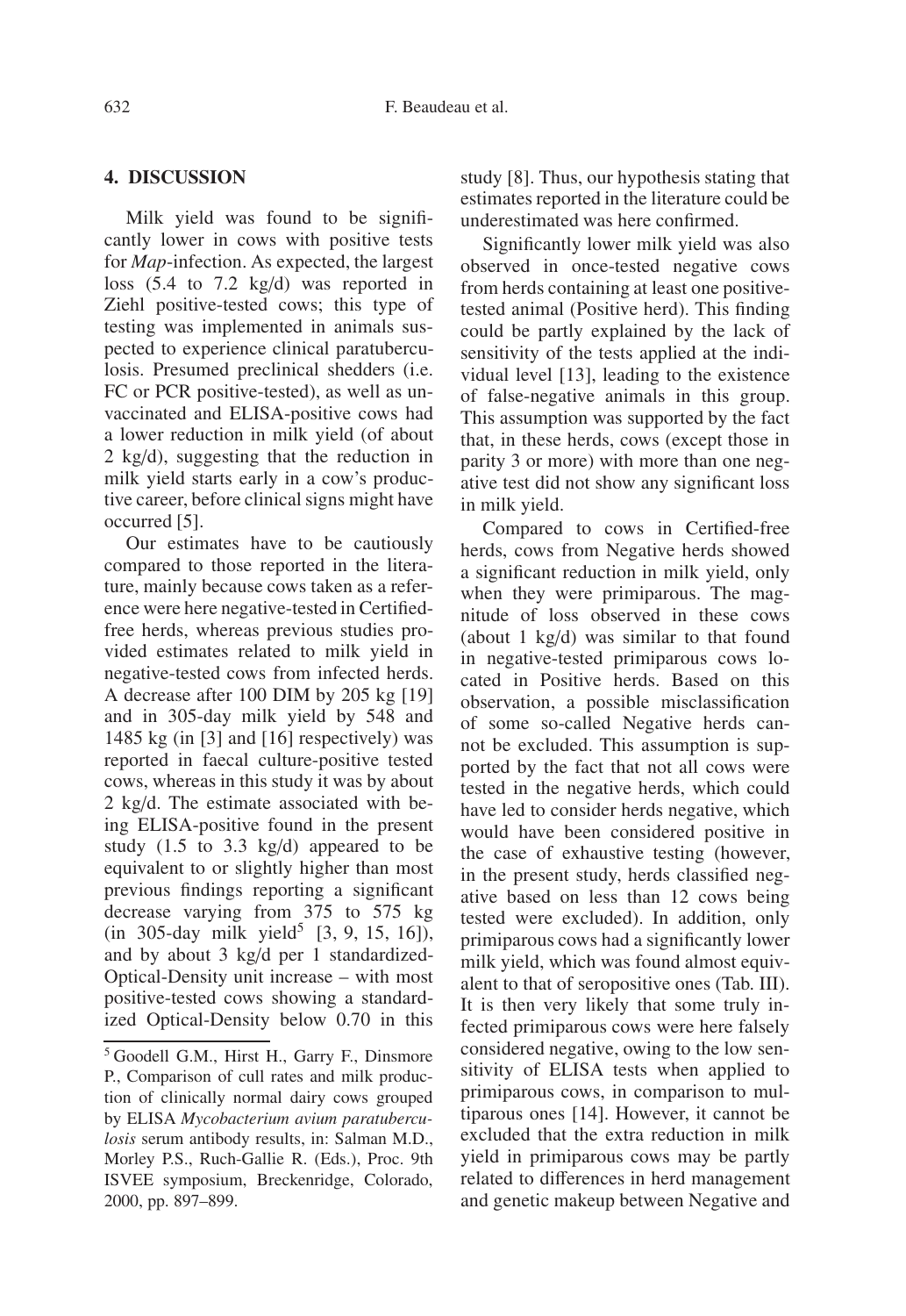Certified-free herds. This possible confounding bias was here limited by accounting for a random herd effect in models.

On the contrary to [8] who reported the highest milk losses in parities 1 and 2, and only in three or more parity for cows with very high antibody levels, the reduction in milk yield in positive-tested cows was here found to increase with increasing parity, in agreement with the assumption that production losses increased with the infection stage (aging process).

Cows which were both ELISA-tested positive and vaccinated had a smaller loss in TDMY than those unvaccinated. A possible explanation could be a lower decrease in milk yield in relation to a lower severity of cases in vaccinated cows [18]. However, the fact that milk yield for vaccinated and unvaccinated cows differed significantly  $(P < 0.05)$  only in ELISA positive-tested cows did not support this hypothesis. In relation to the interference of vaccination on immune responses [12], it is more likely that truly infected and truly non-infected animals (i.e. false-positive) coexisted among the cows that were both ELISA tested-positive and vaccinated, leading to a mean reduction in milk yield to a lesser degree in that group.

Because the present study investigated *Map*-infection cow statuses compared to cows in Certified-free herds, the provided estimates might be deemed more reliable to assess the economic impact of *Map*infection. Furthermore, on the contrary to previous studies, a larger number of statuses were here jointly studied, based not only on responses obtained from detection methods currently performed at the individual level, but also on both the epidemiological environment of the animal (herd status) and the existence of a possible vaccination. This strategy allowed us to confirm our hypotheses about existing variations in milk yield between (i) negative and positive-tested cows within a herd; and (ii) vaccinated and unvaccinated ELISA positive-tested cows. It also provided a comprehensive assessment for most cow statuses of *Map*-infection which can be encountered in dairy herds.

This study demonstrates that *Map*infection may have a large economic impact on milk yield in dairy herds, which could occur in the absence of any clinical sign attributable to paratuberculosis. The estimates provided can be used to further assess the profitability of control plans for *Map*-infection in dairy herds and to help in the culling decisions regarding infected cows.

#### **ACKNOWLEDGEMENTS**

The authors gratefully acknowledge the Centre de Traitement de l'Information Génétique (INRA, Jouy-en-Josas, France) and the Groupement de Défense Sanitaire du Morbihan (France) for making the data available.

#### **REFERENCES**

- [1] Chiodini R.J., van Kruiningen H.J., Merkal R.S., Ruminant paratuberculosis (Johne's disease): the current status and future prospects, Cornell Vet. (1984) 74:218–262.
- [2] Chiodini R.J., Rossiter C.A., Paratuberculosis: a potential zoonosis? Vet. Clin. North Am. Food Anim. Pract. (1996) 12:457–467.
- [3] Hendrick S.H., Kelton D.F., Leslie K.E., Lissemore K.D., Archambault M., Duffield T.E., Effect of paratuberculosis on culling, milk production, and milk quality in dairy herds, J. Am. Vet. Med. Assoc. (2005) 227:1302–1308.
- [4] Johnson Y.J., Kaneene J.B., Gardiner J.C., Lloyd J.W., Sprecher D.J., Coe P.H., The effect of subclinical *Mycobacterium paratuberculosis* infection on milk production in Michigan dairy cows, J. Dairy Sci. (2001) 84:2188–2194.
- [5] Johnson-Ifearulundu Y.J., Kaneene J.B., Epidemiology and economic impact of subclinical Johne's disease: a review, Vet. Bull. (1997) 67:437–447.